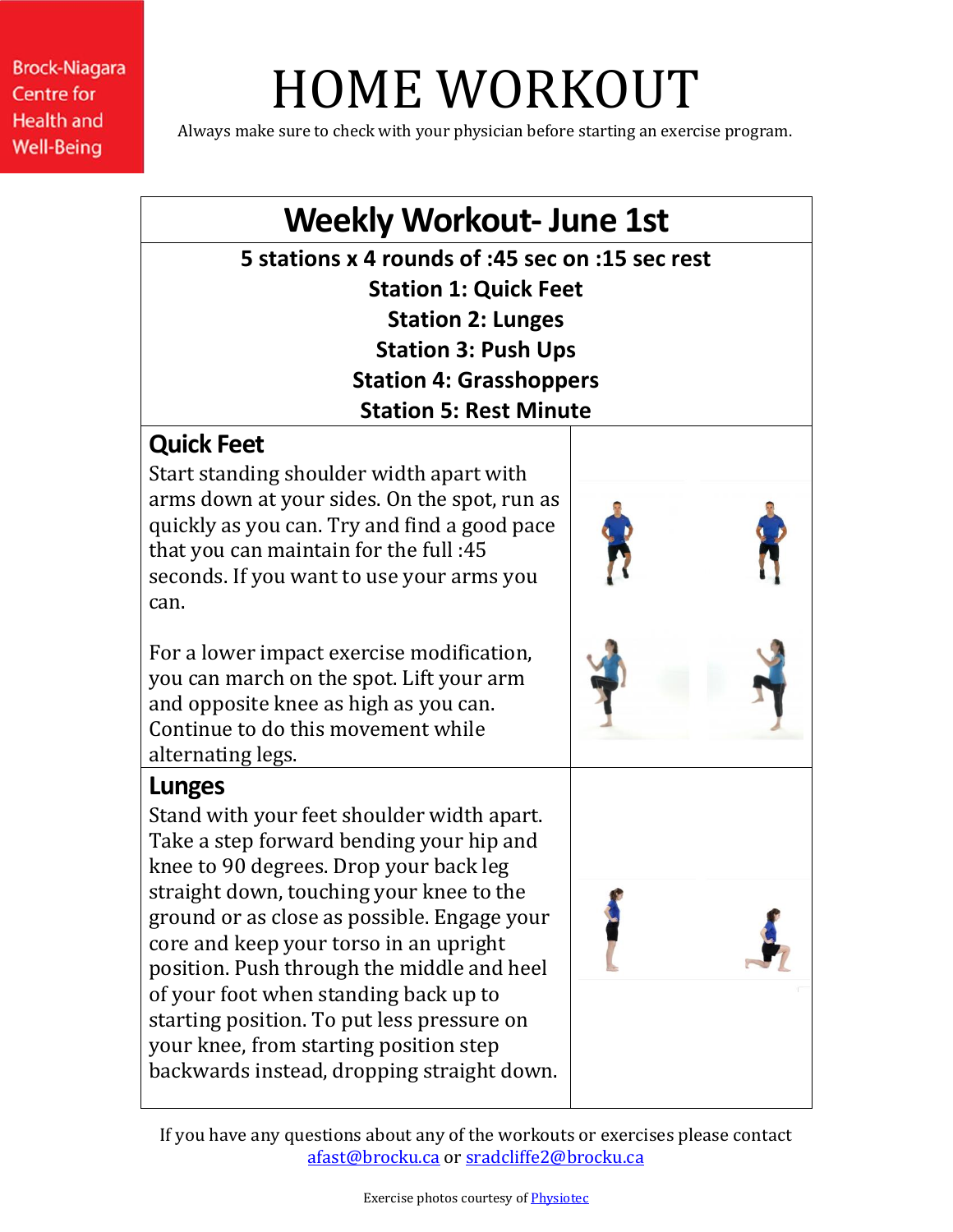# HOME WORKOUT

Always make sure to check with your physician before starting an exercise program.

#### **Push Ups** Start in a plank position with your hands just outside your shoulders. Slowly lower your body down keeping your elbows in and close to your side. Push back up keeping your core tight and back flat. Some modifications include putting your knees down, or using a bench, table, or couch for more support. If you need to modify to the wall, stand one arm's length away from the wall. Place your hands on the wall in line with shoulders. As you lean towards the wall, keep your body in a straight line and core tight. **Grasshoppers** Start up on your hands or forearms shoulder width apart with your feet back so your body is in a straight line. Keep your core tight by bringing your bellybutton inward and slowly bend one knee and lift your thigh towards your opposite elbow while keeping your back flat. Slowly lower your leg and repeat with the other one. Hold the position without arching your back. If you need to modify by placing your hands on a chair, counter or wall you can.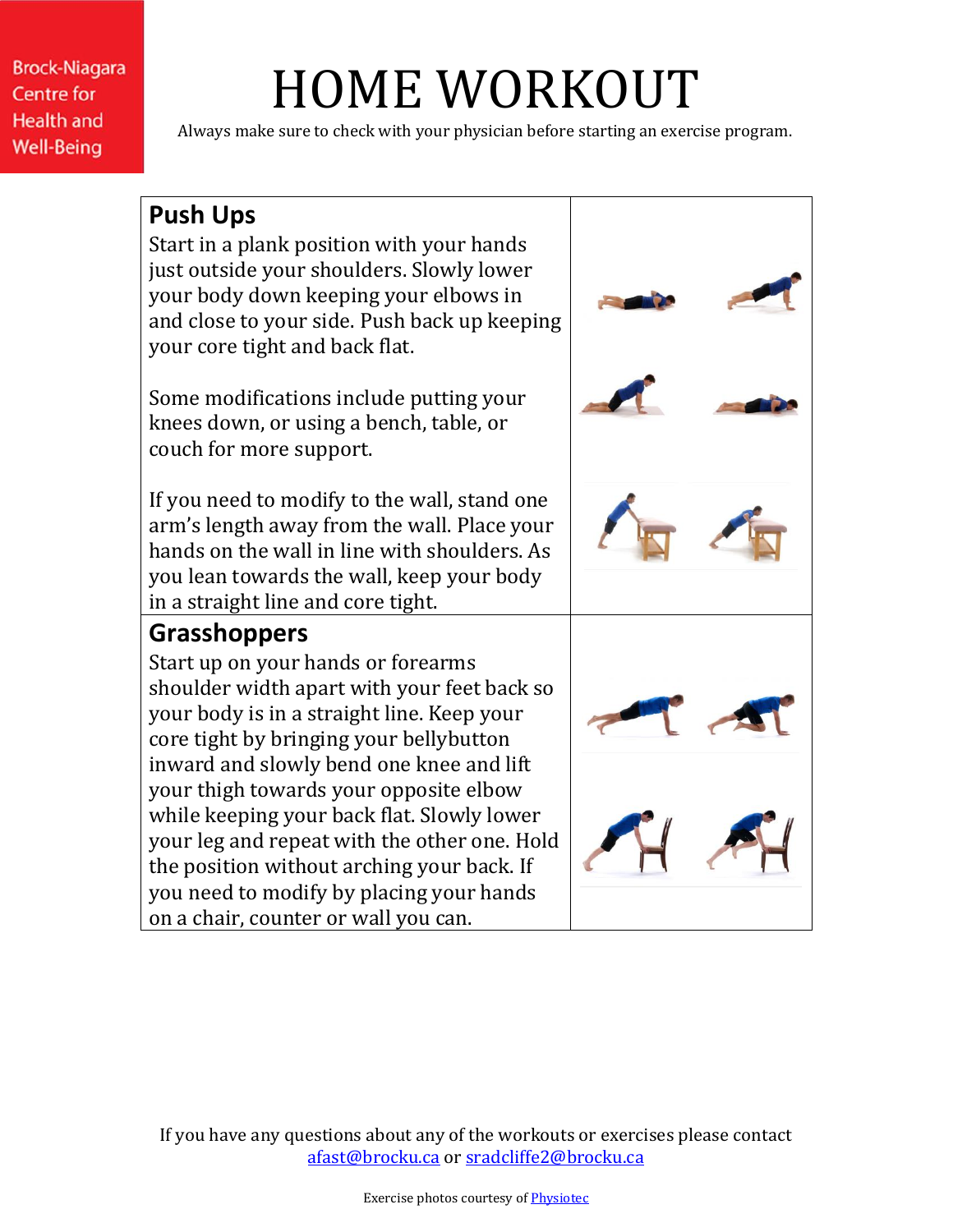# HOME WORKOUT

Always make sure to check with your physician before starting an exercise program.

## **Weekly Workout-Seated Variation**

**5 stations x 4 rounds of :45 sec on :15 sec rest Station 1: Seated Toe Taps or Air Punches Station 2: Seated Hip Flexion Station 3: Chest Press Station 4: Russian Twists Station 5: Rest Minute**

#### **Seated Toe Taps**

Sit up tall in your chair. If you have a step or object that you can use to tap your foot onto, place that in front of your chair. If you don't have anything to tap, you can just pick a spot on the floor. Lift your leg up, tapping your toe on the object in front of you. Alternate legs doing this movement as quickly as you can and feel comfortable.



Laterlifetraining.co.uk

### **Air Punches**

Starting with your elbows at your side and hands close to your chest, extend one arm out quickly and back, then the other arm. If you have a pillow or couch cushion you want to use as a "punching bag" you can, or you can stick to air punches and pretend you are hitting a boxing bag.